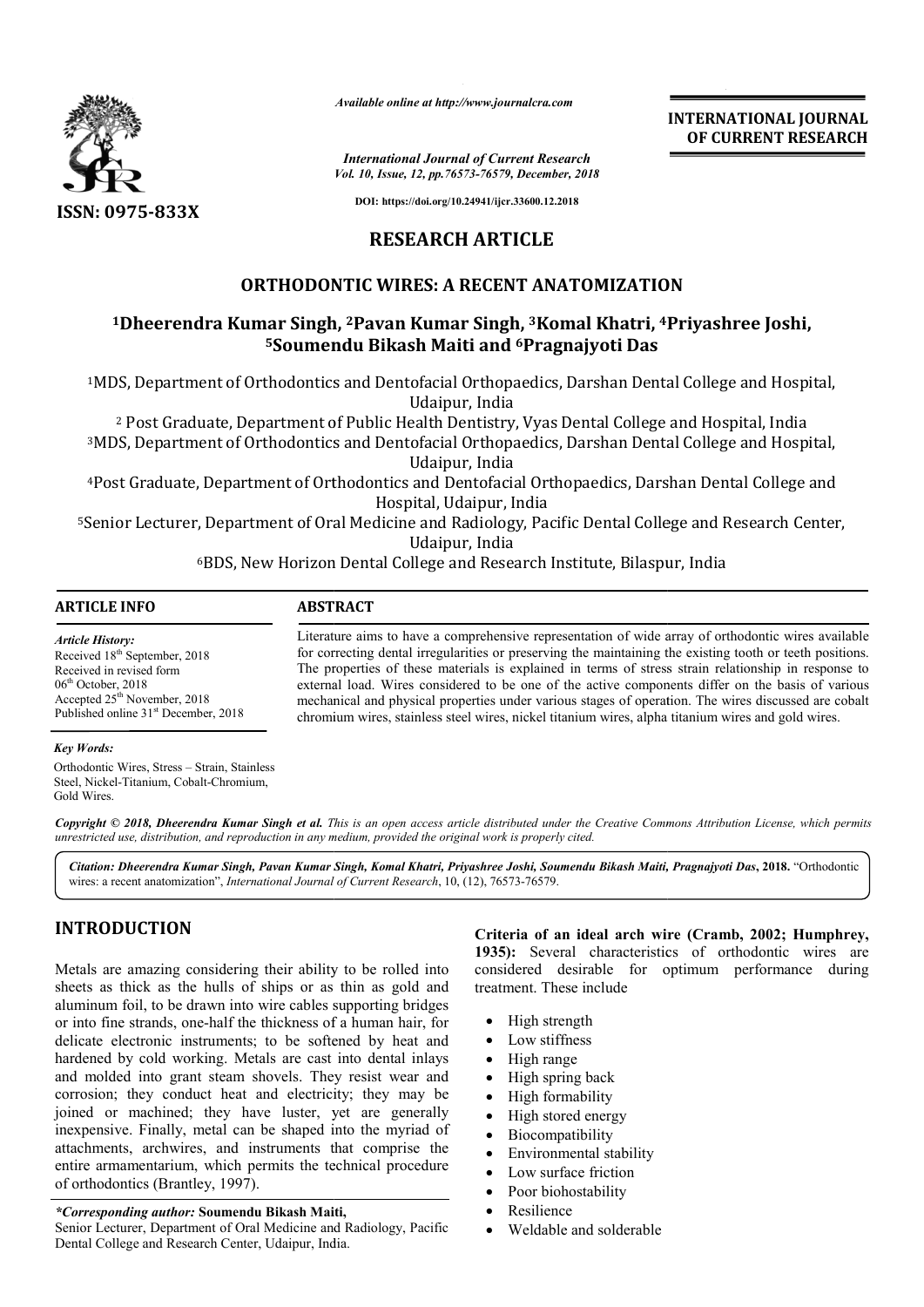- Esthetics
- Economical
- Corrosion resistance

The basic properties of elastic materials is defined in terms of its stress-strain response to an external load. Both stress and strain refer to the internal state of the material being studied. The various properties of materials are elastic limit, proportional limit, yield strength, tensile strength, modulus of elasticity, load deflection rate, stiffness, springback, resilience, formability, ductility, biocompatibility, twinning, hysteresis, quenching and annealing. Crystals or grains of metals and alloys are composed of billions upon billions of atoms regularly arranged in a space lattice. Crystals of different metals vary in size from those that can be seen with the naked eye to those that require high powered magnification (Anusavice, 1996; Kapila, 1989).

#### **Table 1.The fourteen space (Bravais) lattices**

| Crystal System          | Space Lattice              |
|-------------------------|----------------------------|
| Cubic                   | Simple cubic               |
|                         | Body-centered cubic        |
|                         | Face-centered cubic        |
| Hexagonal               | Simple hexagonal           |
| Monoclinic              | Simple monoclinic          |
|                         | Base-centered monoclinic   |
| Orthorhombic            | Simple orthorhombic        |
|                         | Body-centered orthorhombic |
|                         | Face-centered orthorhombic |
|                         | Base-centered orthorhombic |
| Rhombohedral (Trigonal) | Simple rhombohedral        |
| Tetragonal              | Simple tetragonal          |
|                         | Body-centered tetragonal   |
| Triclinic               | Simple triclinic           |

**Cobalt chromium alloys:** After gold alloy archwires were largely supplanted by stainless steel archwires in the early 1960s, there was a period in which only one other alloy competed for a market share- cobalt-chromium a (Co Cr) alloys. Such alloys belong to a group called Stellites. Stellite alloys are renowned for a corrosion resistance that exceeds that of stainless steel and is at least comparable to that of the venerable gold alloys (Elgiloy Company, 1977). In wrought alloys, such as those used to make archwires (different from cast alloys used in prosthodontics) 40%-45% cobalt and 15%- 22% chromium are typical; other elements may also be present, including nickel for strength and ductility and iron, molybdenum, tungsten and titanium to form stable carbides that enhance hardenability and set resistance. One particular alloy, Elgiloy, was patented by the Elgin National Company (lincoln,Neb) as the main spring of their analog watches with "the heart that never breaks". That particular alloy contained 8 elements, the most important of which were Co (40%), Cr (20%), Ni (15%), and Fe (16%).  $42$  At some point scientists at Rocky Mountain Orthodontics perceived that the use of elgiloy for springs, drive bands, torsional bars, ball bearings, and cables could be valuable to orthodontic practitioner, since archwires were routinely used in some of these modalities during patient treatment.

### **Composition:**

Cobalt40% chromium20% nickel15%

molybdenum7% manganese2% carbon.15% beryllium.04% iron15.8%

In addition to having similar stiffness characteristics as stainless steel, the alloy was capable of having its strength, and more importantly its formability, modified by heat treatment. At that time practitioners particularly welcomed the formability before heat treatment in order to bend loops into the wires and to enhance the working ranges of their otherwise somewhat rigid appliances. Once the appliance was fabricated, however, the practitioners no longer required the formability. Instead they desired resilience in order to capitalize on the inherent elasticity of the material, which could be achieved by heat treating the alloy at 482  $\mathrm{^{0}}$  C for 7- 12 min. This so called precipitation hardening heat treatment increased the ultimate strength and resilience of these archwires without changing the stiffness. Indeed four such products were eventually marketed that varied in initial formability from a hard and resilient high spring temper alloy, designated "red," to a soft and formable alloy, designated "blue." Two of these, the blue alloy and a slightly less formable but nonetheless ductile "yellow" alloy were developed between 1958 and 1961 in order to match, in their heat treated states, the temper of the standard and extra hard stainless steel of the day. At that time in the evolution of the materials, wire shape and size dominated over structural properties, owing largely to the fact that the stiffness of all the materials were virtually identical (Elgiloy Company, 1977; Filmore, 1976; Filmore, 1979).

**Types of Elgiloy:** Cobalt chromium alloys are available commercially as Elgiloy (RMO), Azura (ORMCO), and Multiphase (American Orthodontics). Elgiloy is manufactured in 4 tempers: Soft (blue), ductile (yellow), semi resilient (green), and resilient (red) in increasing order of resilience.

*Blue Elgiloy:* Softest of the four wire tempers. Can be bent easily with fingers or pliers.Recommended for use when considerable bending, soldering or welding is required.

*Yellow Elgiloy:* Relatively ductile and more resilient than blue elgiloy.Can also be bent with relative ease.Further increase in resilience and spring performance can be achieved by heat treatment.

*Green Elgiloy:* More resilient than yellow elgiloy. Can be shaped with pliers before heat treatment

*Red Elgiloy:* Most resilient and provides high spring qualities. Careful manipulation with pliers is recommended when using this wire because it withstands only minimal working. Elgiloy had 2 potential advantages over its stainless steel competitor: it could be delivered to the practitioners in different degrees of hardening, or temper, and it could be further hardened by heat treatment. The stiffness of each temper should be identical for the same wire configuration and sizes, but the strength should increase as the tempers proceeded from the "blue" temper level to the "yellow," "green," "red" levels. Additionally the plasticity should vary as the names would suggest namely, soft (blue), ductile (yellow), semi resilient (green), and resilient or hard (red).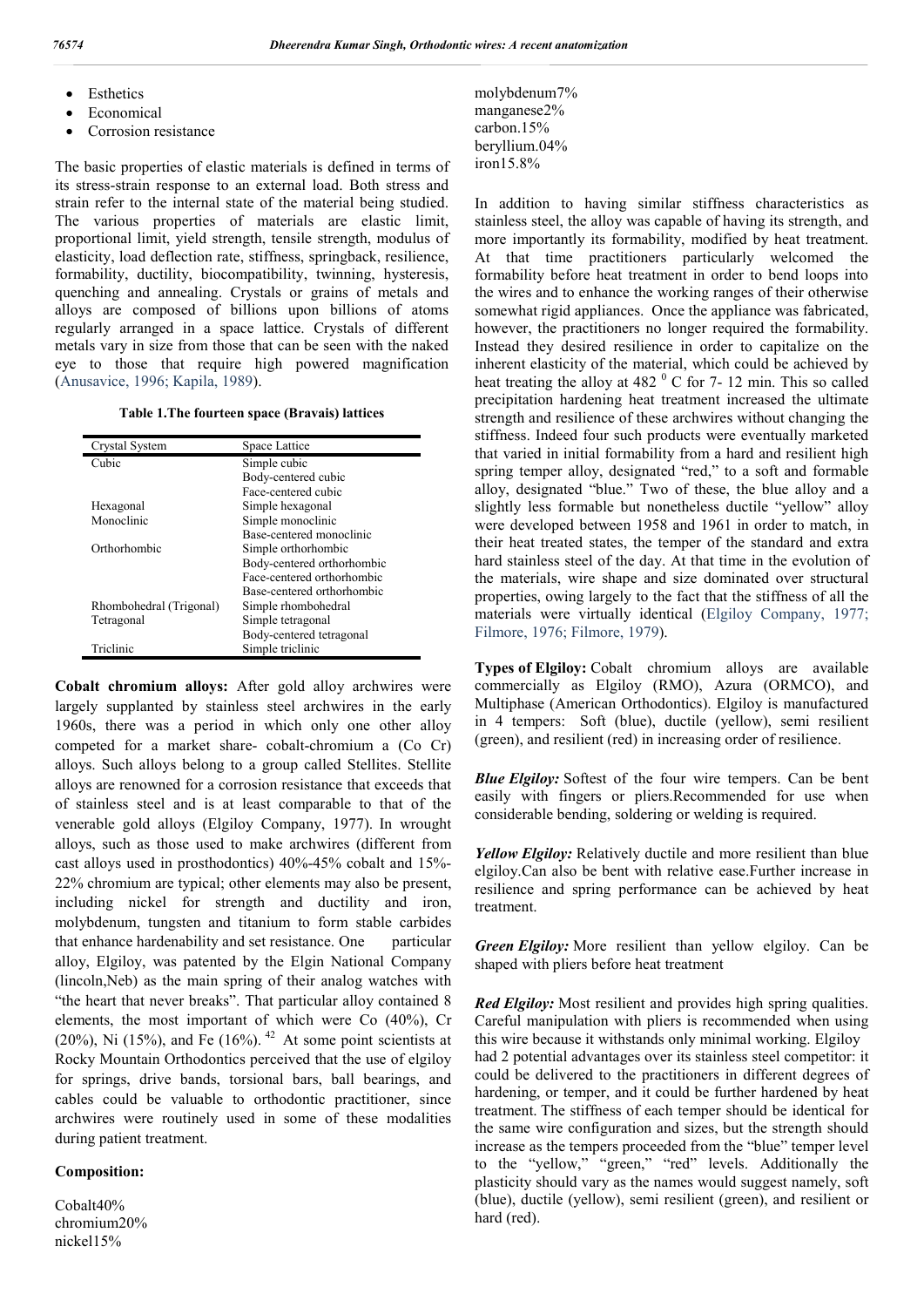Thus the practitioner has the option of selecting the amount of formability that was required during placement (Elgiloy Company, 1977; Thurow, 1972).

**Mechanical Properties:** Mechanical properties of Co-Cr wires are very similar to those of stainless steel arch wires (Kapila, 1989). Spring back – with exception of red temper elgiloy, non heat-treated Co-Cr wires have a smaller springback than stainless steel wires of comparable sizes. But this property can be improved by adequate heat treatment. Stiffness: High Module of elasticity of Co-Cr and stainless steel arch wires suggest that these wires deliver twice the force of Beta titanium and 4 times the force of Nitinol wires for equal amounts of activation.

**Formability:** Co-Cr wires have good formability that can be modified by heat treatment. During that time practitioners appreciated the formability before heat treatment in order to bend loops into wires. However, once appliance was fabricated, the practitioner no longer required formability. Instead they required resilience in order to capitalize on inherent elasticity of material which could be achieved by heat treatment.

**Joinability:** Can be soldered and welded. Caution should be exercised when soldering attachments to these wires since high temperature  $(749^{\circ}C)$  causes annealing with resultant loss in yield and tensile strengths. Low fusing solder is recommended. Biocompatibility and Environmental Stability Good.

**Friction:** Although longer frictional forces have been noted previously between brackets and Co-Cr wires but recent reports suggest that resistance to tooth movement along stainless steel and Co-Cr wires may be comparable.

**Recovery Heat Treatment:** Once wire bending was done, formability was no longer needed if the wire was to effectively move teeth. Instead resilience was sought from the same wire. This was available in Elgiloy if, after plastic deformation, the wire was heat treated in an oven for 5 hours for 480 degree C.

Ordinarily the wires are heat treated before being supplied to the user and ordered in several degrees of hardness (soft, ductile, semi spring temper, spring temper). The orthodontist can, in addition, heat-treat the wires either in an oven or by passing an electric current through the wire by using certain type of spot welders. A typical cycle would be 482°C (900°F) for 7-12 minutes. This heat treatment would increase the yield strength and decrease the ductility. Heat treatment at temperatures above  $749^{\circ}C(1200^{\circ}F)$  results in a rapid decline in resistance to deformation because of partial annealing. Optimum levels of heat treatment are confirmed by a dark straw colored wire or by the use of temperature-indicating paste.

**Clinical Application:** Elgiloy is used as an orthodontic wire because it is easier to bend than stainless steel, NiTi and Beta Titanium in its "as received state". For this reason it is often preferred in techniques in which loops in archwires are used. Can be heat treated after manipulation to achieve a hardness approximately equal to that of stainless steel. Along with stainless steel it is considered most ideal and economical finishing wire. The advantages over stainless steel wires are greater resistance to fatigue and distortion and longer function

as a resilient spring. In other aspects mechanical properties of Co-Cr wires are very similar to those of stainless steel arch wires. Therefore SS wires may be used instead of Co-Cr wires of same size in clinical situations in which heat hardening and added torsional strength of Co-Cr wires are not required. The drawback is however high elastic force delivery, similar to that of stainless steel (Elgiloy Company, 1977; Filmore, 1976; Filmore, 1979)

Stainless Steel Archwires: Stainless steel entered dentistry in 1919, being introduced at Krupp's Dental Polyclinic in Germany by the company's dentist Dr. F. Hauptmeyer. He first used it to make a prosthesis and called it Wipla (Wieplatin; in German like platinum), the designation under which it is still used in Europe. By the 1960s, gold was universally abandoned in favor of stainless steel. This is how stainless steel was marketed in lieu of gold: (1) the force per unit activation of stainless steel was greater than that of gold (i.e., high stiffness was an advantage they claimed); and (2) by being smaller in size, stainless steel appliances were regarded as being more esthetic than gold appliances. Stainless steel also had excellent corrosion resistance, work-hardening capabilities, and a frictional magnitude that was so low that it became the standard of the profession. Stainless steels constitute the major alloy system used in orthodontics. However, the metallurgy and terminology of these alloys are intimately connected to that of the simpler binary iron-carbon alloy system and the ordinary carbon steel alloys (Zapffe, 1949; Kohl, 1964; ASM, 1961; Craig, 1977). In addition to iron and carbon the stainless steels contain chromium (at least 10-13%) which improves corrosion resistance. This is achieved by the passivating effect in which the chromium exposed at the surface of the alloy is readily oxidized to form a tenacious surface film of chromic oxide. This film resists further attack from aqueous media thus preventing corrosion. When atleast 8% Nickel was present, the single-phase structure of austenite was stabilized, and the overall corrosion resistance was enhanced9. . Carbon content was purposely maintained below 0.20% to reduce the formation of chromium carbides, structures that can ultimately foster the corrosion of austenitic steels. The addition of Cr and Ni to steel causes the critical temperature (Tc) to be lowered. If sufficient quantities of these two metals are incorporated, the austenitic structures remains even at room temperature.

One of the most commonly used SS contains 18% Cr and 8% Ni (18/8 SS). This alloy has a critical temperature below the point at which atomic movements are possible and is therefore referred to as austenitic stainless steel. These applications involve a degree of cold working since bending, drawing or swaging shapes the alloy. This result in the formation of a wrought structure. It is this property coupled with a relatively high modulus of elasticity that makes wrought structure wires suitable for orthodontics (Craig, 1977; William, 1977; Denny, 1993). Research using X-ray diffraction has shown that austenitic stainless steel orthodontic wires may not always possess the single-phase austenitic structure that is based upon a face-centered cubic (fcc) arrangement of the iron atoms.1,16 Stainless steel requires a higher temperature for annealing (1800 $\degree$  to 2000 $\degree$  F or 1000 $\degree$  to 1100 $\degree$  C) than does carbon steel. A most important heat treatment process for orthodontic stainless steel is the relatively low temperature process of stress relieving, which is used both in manufacturing and at the time of clinical application. Prevention of intergranular corrosion is one of the most important problems in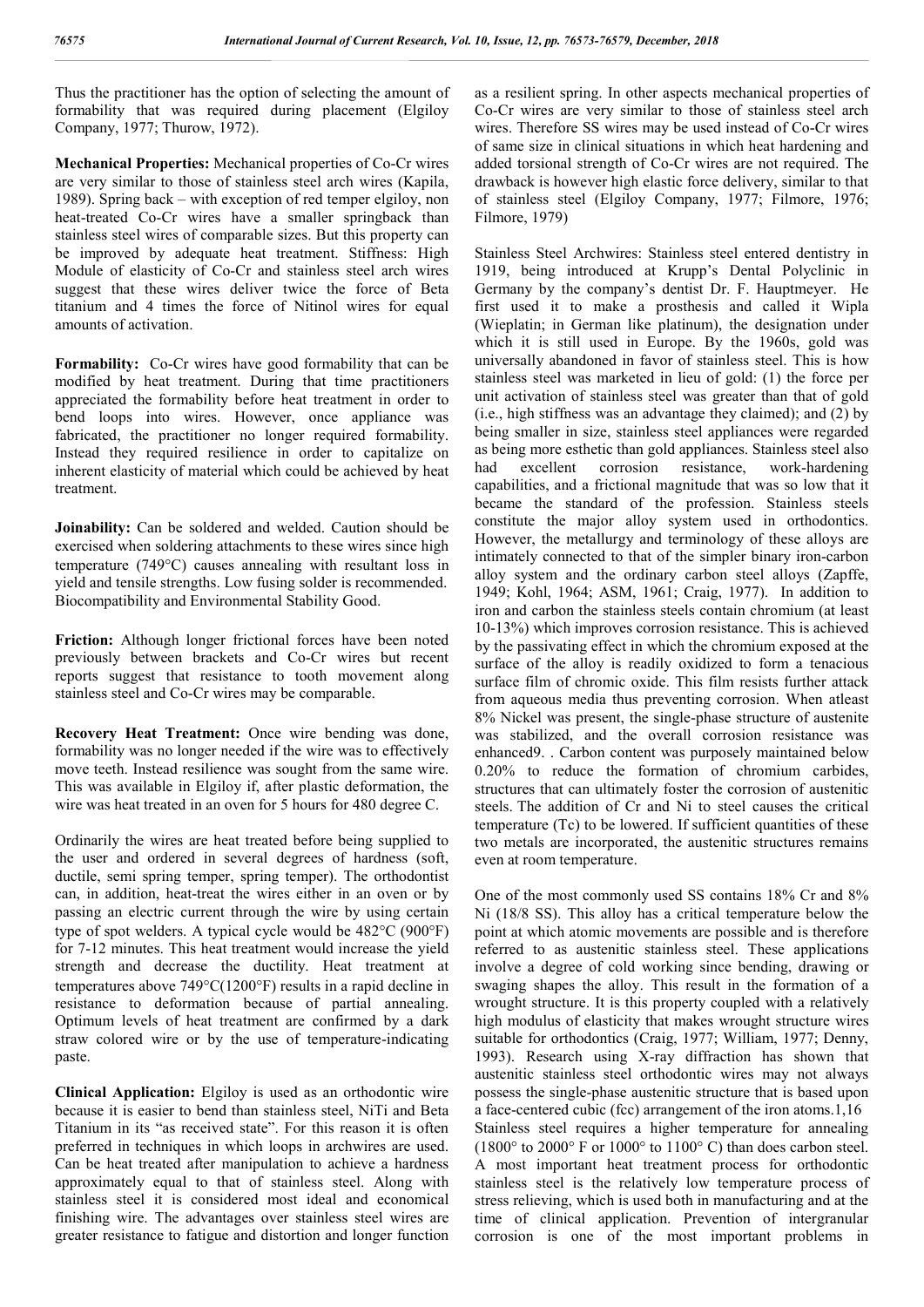manipulating stainless steel at high temperature.8 Two means of prevention are available: Keeping out of the sensitizing temperature range (800 $^{\circ}$  to 1200 $^{\circ}$  F or 425 $^{\circ}$  to 650 $^{\circ}$ C).

**Controlling the carbon content:** Stabilized steel is less susceptible to intergranular corrosion, but it is still not 100% safe. Improper handling by the user can easily nullify the advantage. These steels are stabilized as they are delivered, but there is no compensation for the carbon introduced later. In orthodontics a plentiful supply of carbon is always available in the organic debris present in the mouth. Leaving these deposits on the piece of steel as it is welded or soldered will immediately carbonize them and infuse the surface of the steel with carbon. Extreme care should be taken to avoid this and any other carbon contamination of stainless steel that is to be heated. Three grades of stainless steel wires are usually required. Soft, half-hard and hard (Anusavice, 1996; Funk, 1951) Australian Arch Wires (Wilcock, 1989; Wilcock, 1988). After many years of research and development in producing high tensile wires, Mr. Wilcock finally produced a Cold drawn heat treated wire that combined the balance between hardness and resiliency with unique property of Zero stress relaxation that Dr. Begg was seeking. Different grades of Australian wires formerly available were:

- Regular
- Regular plus
- Special
- Special plus

Until recently grade of wire routinely used was special plus and for those cases resistant to bite opening Extra Special Plus (ESP) was used .Recently A.J. Wilcock Scientific & Engineering Co., the manufacturers of this wire have announced new series of wire grades and sizes. The fundamental difference for the superior properties for these new wires is use of new manufacturing process called pulse straightening as against spinner straightening. A.J. Wilcock Jr. states that wires are straightened by use of two processes. Spinner straightening. Pulse straightening process

**Gold wires:** Pure Gold is the noblest of all dental metals, rarely tarnishing and corroding in the oral cavity. It is inactive chemically, and it is not affected by air, heat, moisture and most solvents. It is the most ductile of all metals, as demonstrated by its ability for a 1oz cylinder to be drawn into a wire 100 km long in length. It is the most malleable of all metals, as shown by its ability to be hammered to a thickness of 0.00013 mm, about one third of thinnest gold foil used in dentistry. There are two types of Gold wires recognized in American Dental Association (ADA) specification no 7, year 1984.

**Type I:** They must contain at least 75% gold and platinum group metals.

**Type II:** They must contain at least 65% gold and platinum group metals.

In addition to Type I and II Gold wires used in orthodontics before 1950,s two other types of wires were also used with high content of Gold in at least one of them.

**Palladium-Gold-Platinum (P-G-P):** Because of their high fusion temperature and therefore high crystallization temperature, they are especially useful as wires to be cast against and meet the composition requirements for an ADA type I wire.

**Palladium-Silver-Copper (P-S-C):** These wires are neither Type I nor Type II gold wires, but their mechanical properties would meet the requirements for an ADA Type I or Type II alloy. The corrosion resistance of palladium-silver dental alloy, both in cast and wrought forms, is generally satisfactory.

**Fusion Temperature:** According to ADA specification no 7, for a type I wire, this temperature is  $955^{\circ}$  C (1751<sup>°</sup> F) or higher, for the type II wire the minimum fusion temperature should be  $871^{\circ}$  C (1600<sup>°</sup> F). The modulus of elasticity of wrought gold wires is in the range of 97,000 to 117,000 Mpa (14,000,000 to 17,000,000 Psi) which is slightly higher than that for gold casting alloys. It increases by approximately 5% after a hardening heat treatment. All gold alloy wires that contain copper are heat treatable as the Gold casting alloys. Type I and II alloys usually do not harden, or they harden to a lesser degree than do the type III and IV alloys. Gold alloy is placed in an electric furnace for 10 min at a temperature of  $700^{\circ}$  C or 1292<sup>°</sup> F. This is called as annealing. Then it is quenched in water. During this period all intermediate phases are presumably changed to a disordered solid solution, and the rapid quenching prevents ordering from occurring during cooling. The tensile strength, proportional limit and hardness are reduced by such a treatment but the ductility is increased. The age hardening or hardening heat treatment of dental alloys can be accomplished in several ways. One of the must practical hardening treatments in by " soaking " or ageing the alloy at a specific temperature for definite time, usually 15-30 minutes, before it is water quenched. The ageing temperature depends upon the alloy composition but is generally between  $200^{\circ}$  C  $(400^{\circ}$  F) to  $450^{\circ}$  C (840<sup>°</sup> F). The proper time and temperature are specified by the manufacture. Cold working is also the usual method of hardening gold alloy. Much more cold working is required for Gold alloys than Steel to harden it. This is to adjust the drawing and annealing schedule to compensate (Brantley, 1997; Anusavice, 1996).

**Multistranded stainless steel wires:** Multistranded wires are made of stainless steel and composed of specified numbers of thin wire sections coiled around each other to provide a round or rectangular cross-section. The multistranded wire was also 25% stronger than the 0.010-inch stainless steel wire. The 0.0175-inch triple-stranded wire and 0.016-inch nitinol wire demonstrated similar stiffnesses. However, nitinol tolerated more than 50% greater activation than the multistranded wire. The triple-stranded wire was also half as stiff as a 0.016-inch beta-titanium wire. In a more recent investigation, Kusy and Stevens state that although the elastic properties of multistranded wires vary widely, several of these wires compare favorably with some of the beta-titanium and nitinol wires. Compared to conventional NiTi wires, current multistranded SS products generally matched the stiffnesses but had lower strengths and ranges, both of which are proportional to  $O_{\text{PL}}$ . For multistranded SS wires, a theoretical investigation assumed values for  $O_{PL}$  from 1.03 to 3.28 GPa, although the measured  $O_{YS}$  values here averaged 1.83 GPa for the triple wires and 1.78 GPa for the coax wires. The coax geometry was introduced to provide lower stiffness and higher range, but the physical properties of currently used SS alloys result in no improvement in range over single SS leveling wires.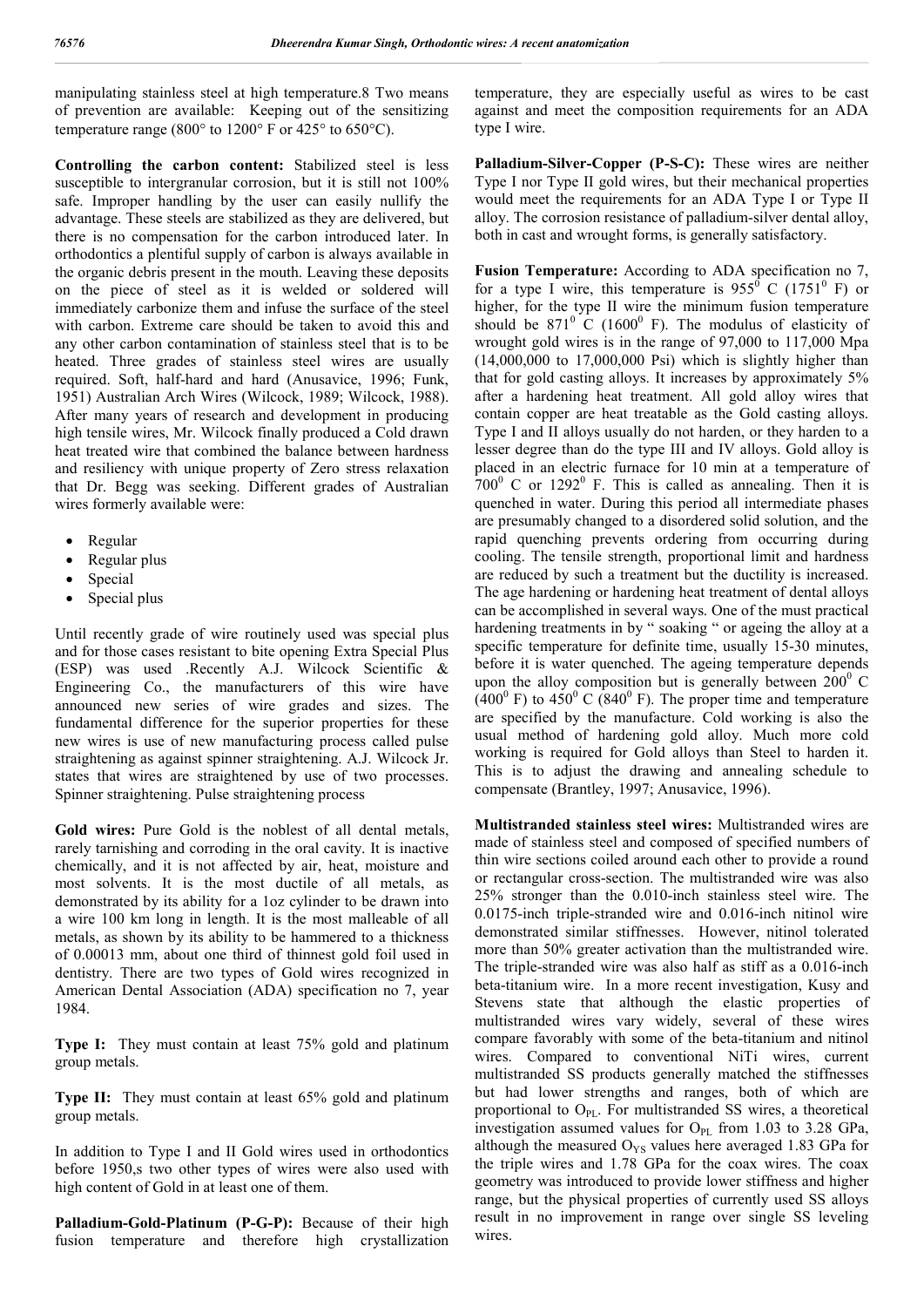For conventional NiTi wires, the same theoretical investigation assumed a value of  $O_{PL} = 1.24$  GPa, which is within 15% of the measured  $O_{EL}$  average of 1.10 GPa. These NiTi wires had 2-3 times the strength and range of the multistranded SS wires ironically, the present  $O_{EL}$  values average 2-3 times higher than previously reported values. Multistranded stainless steel (SS) archwires do not match the strength and range of conventional NiTi wires because they are fabricated with SS alloys that possess moderately high yield strengths (Funk, 1951; Wilcock, 1989; Wilcock, 1988; Kusy, 1984). When comparing stainless steel and nickel-titanium of similar size or of similar number of strands in laboratory tests (withincategory comparisons), the results show, in general, considerably greater stiffness for stainless steel-about 4 to 5 times higher than that of superelastic NiTi. The difference in performance between a NiTi alloy and a multistranded stainless steel is detectable mainly with the increase of loading (Begg, ?; Parul Taneja et al., 2003).

**Alpha titanium wires:** These wires were developed by A.J. Wilcock Jr. in 1988 and claimed to have extraordinary resilience whilst maintaining formability. Like the stainless steel and nickel-titanium orthodontic wires pure titanium has different crystallographic forms at high and low temperatures. At temperatures below 885ºC, the stable form is α-titanium, which has the hexagonal closed pack crystal structure, whereas at higher temperatures the stable form is β-titanium, which has the bcc structure. The elastic modulus and yield strength at room temperature for α-titanium is approximately 110 GPa and 40 MPa respectively. Certain elements, such as aluminum, carbon, oxygen and nitrogen, stabilize the α-titanium structure. That is, they raise the temperature for transformation to βtitanium. The composition of α-titanium include 88.9% titanium, 7.86% Aluminum and 4.05% Vanadium. Hexagonal lattice possesses fewer slip planes making it less ductile than β-titanium. Alloy is strictly near alpha phase of titanium rather than pure alpha titanium alloy because there is certain amount of beta phase retained in them at room temperature. The wires are soft enough for initial gentle action on teeth in spite of large wire dimension as also for intraoral activation. They seem to harden and become brittle with passage of time in the mouth, possibly due to the absorption of hydrogen and formation of titanium hydrides (Wilcock, 1989).

**Beta – titanium wires:** Like Stainless steel and Nitinol, pure titanium has different crystallographic forms at high and low temperature. At temperatures below  $885^{\circ}$ C [1625 $^{\circ}$ F], the hexagonal close packed (HCP) or  $\alpha$  lattice is stable, whereas at higher temperatures, the metal rearranges into a body centered cubic (BCC) or  $\beta$  crystal. The beta titanium alloys exhibit a bcc allotropic form of titanium (called  $\beta$ ) that is metastable at room temperature due to the presence of alloying elements such as molybdenum, vanadium, columbium, tantalum, manganese, tin, iron, chromium, cobalt, Nickel and Copper. In 1979, Goldberg and Burstone presented their preliminary work investigating the feasibility of using beta-stabilized titanium alloys for orthodontic applications. After much testing, Goldberg and Burstone determined that, with proper processing, 11% molybdenum, 6% zirconium, and 4% tin beta titanium ally would be usable in orthodontics. The modulus of elasticity of their wire, later called TMA (Titanium Molybdenum Alloy) was 9.4 X  $10^6$  P.S.I. or 41% that of stainless steel.<sup>14</sup> It could be bent 105% further or twice the distance of stainless steel before reaching its yield point.

Beta titanium cannot be soldered, but it can be welded to itself with minimal strength change. The high ductility [ability of the material to withstand permanent deformation without rupture under tensile load] of  $\beta$ -Titanium allow it to be formed into arches with tieback loops or segments with complicated loop configuration. It also offers the possibility of varying force magnitude by a choice of material rather than cross section of the wire. Beta Titanium is unique in comparison to commonly used orthodontic wire in that it allows direct welding of auxillaries to an arch wire without reinforcement by soldering. The range for optimal voltage setting for different TMA wire combination 9.5 to 8 (Graber, 2000; ASM Committee on Wrought Stainless Steels, 1961; Burstone, 1981; Bagden, 1997).

**Nickel titanium archwires:** The engineering of nickeltitanium (NiTi) alloys has made remarkable progress since the original work of Buehler for the Naval Ordinance Laboratory in the early 1960s. Buehler's preliminary results led to development of the first NiTi orthodontic alloy55% nickel and 45% titanium by pioneers such as Andreasen and his colleagues.

- Composition:
- Nickel-54%
- Titanium-44%
- Cobalt-2%

When stainless steel was the predominant material used for fabrication of orthodontic wires, control of forces generated by the wires was limited to the use of either varying wire crosssections or complicated loop configurations to affect the stiffness characteristics of the appliance. This treatment strategy has been aptly termed *"variable cross-sectional*" approach to orthodontic treatment. Most recently, Ni free, Titanium – Niobium wires have been introduced as a finishing wire (Buehler et al., 1963; Buehler, 1968; Andreasen, 1972).

### **Classification of niti compounds (waters, 1992):**

Based on Transformation Temperature Ranges

**Group 1:** Alloys with TTRs between room temperature and body temperature [Active Martensite].

**Group 2:** Alloys with TTR below room temperature [Austenite active]

**Group 3:** Alloys with TTR close to body temperature, "which by virtue of the shape memory effect spring back to their original shape when activated by body heat". Based on chronologic phases with a specific mode of force delivery (Evans, 1996).

**Phase 1:** Gold and Stainless steel Alloys

**Phase 2:** Beta Titanium and stabilised NiTi [Nitinol]

**Phase 3:** Active Austenite [Superelastic NiTi alloys]. [Predominantly Austenitic at room temperature].

**Phase 4:** Thermodynamic – active martensitic, and

**Phase 5:** Graded thermodynamic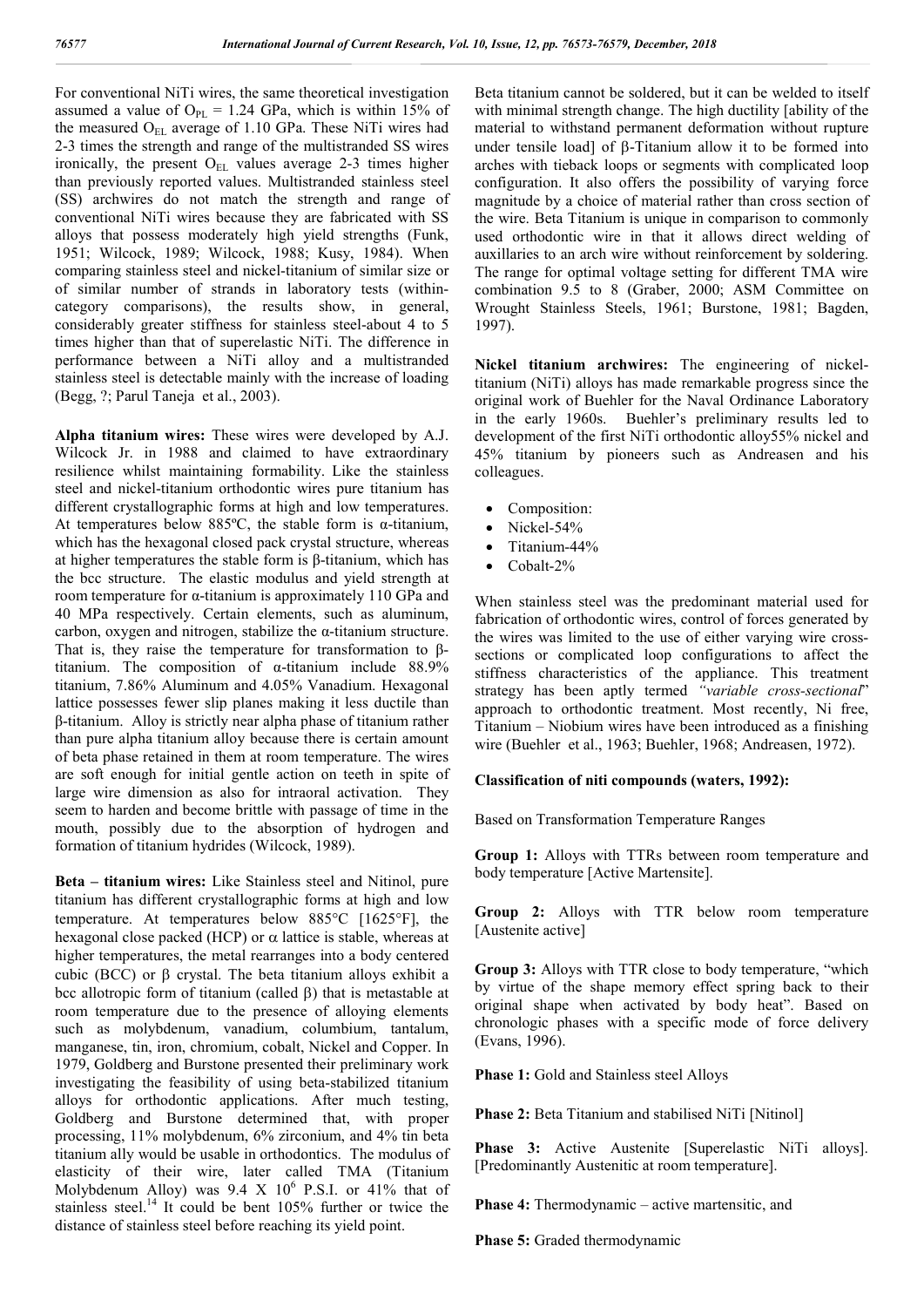The complex metallurgical nature of the nickel-titanium orthodontic wires and its relevance to clinical applications has spawned many research investigations.<sup>5</sup> The nickel-titanium wires contain approximately equiatomic proportions of nickel and titanium, and are based upon the intermetallic compound NiTi (sometimes written as TiNi). There are two major NiTi phases in the nickel-titanium wires. Austenitic NiTi (hereafter termed austenite) has an ordered bcc (CsCI-type) structure (sometimes termed B2) that occurs at high temperatures and low stresses. Martensitic NiTi (hereafter termed martensite) has been reported to have a distorted monoclinic, triclinic, or hexagonal structure, and forms at low temperatures and high stresses. The shape-memory effect (SME) is associated with a reversible martensite-austenite transformation, which occurs rapidly by crystallographic twinning at the atomic level. The transformation from austenitic to the martinsitic phase (thermoelastic martensitic transformation) is reversible, unlike in metals. In a shape memory alloy, transformation from an austenite to a martensite phase can also occur by application of stress within a defined temperature range. The martensite soformed is called stress-induced martensite (SIM), and the driving force for the transformation is mechanical, as opposed to thermal. Within a temperature range, martensite can be made stable with the application of stress, but it becomes unstable again when the stress is removed. There is a linear relationship between stress and temperature with respect to induction of martensite; a decrease in temperature is equivalent to an increase in stress. There is a difference in the transformation temperatures upon heating from martensite to austenite and cooling from austenite to martensite, resulting in a delay or "lag" in the transformation.

This difference known as the transformation temperature hysteresis, is generally defined as the difference between the temperatures at which the material is 50% transformed to austenite upon heating and 50% transformed to martensite upon cooling. For NiTi Alloys, the difference between Mp and Ap is 25-50°C. Thus Nitinol transformations exhibit thermal hysteresis,  $Ms \neq Af$  and  $Mf \neq As$ . The use of rectangular NiTi wires has been proposed to obtain early torque control during the aligning phase of treatment. However, in terms of sensitivity to interbracket distance, torsional stress is considerably different from flexural stress. In flexural stress, modifications in the length of the specimen generates linear changes in the forces. As a consequence, the results available from experiments studying flexural behaviors cannot be indiscriminately applied to the torsional behavior of NiTi wires (Graber, 2006).

The original Nitinol, developed in the early 1960s, is a stabilized form of the alloy in which work hardening has abolished the phase transformation. The alloy does not exhibit a shape memory effect, but the low modulus of elasticity and the high working range make Nitinol useful when considerable deflections are necessary. This alloy was passive, as the SME had been suppressed by cold working the wire during drawing to more than 8 to  $10\%$ <sup>7</sup> what was so attractive about this martensitic stabilized alloy was its low force per unit of deactivation – that is, its low stiffness compared with other alloys, this wire was quite springy – delivering only  $1/5 - 1/6$ the force perunit of deactivation and thereby better meeting the criterion of light, continuous force. The wire has moderately high yield strength of 250000 psi with a low modulus of elasticity 4800000-psi. These values give Nitinol a good working range or spring back (Proffit, 2001).

A major limitation was its lack of formability. The poor formability of these wires implies that they are best suited for pre- adjusted systems. Although nitinol feels quite flexible and gives the impression that it is very ductile, it will readily break when bend over a sharp edge (Brantley, 1997).

Active Austenitic Nickel Titanium Alloys: Chinese NiTi Japanese NiTi [Sentalloy] Copper NiTi 27°C **CONCLUSION** 

Recent advances in orthodontic arch wires proves a clear commitment to high performance standard, lifelong learning and strict accreditation in search of an ideal wire. To obtain benefit of optimum and predictable treatment results one can depend on selection of appropriate wire size and alloy type. Fiber reinforced composites are regarded as the last great frontier of orthodontic materials. Due to their excellent aesthetics and strength, as well as the ability to customize their properties to the needs of the orthodontist, they are expected to replace metals in orthodontics, just as composites have replaced aluminium in the aircraft industry. No doubt, these materials promise several exciting new possibilities in biomechanics, and could revolutionize the practice of orthodontics.

## **REFRENCES**

- Andreasen GF. Brady PR. 1972. A use hypothesis for 55 nitinol wires for orthodontics. *Angle Orthod.,* 42: 172-7.
- Anusavice KJ. 1996. Phillips' science of dental materials,  $10^{th}$ ed. Philadelphia: Saunders, Chap.28
- ASM Committee on Wrought Stainless Steels. Wrought stainless steels. In: Metals handbook, 8<sup>th</sup> ed. Vol.1. Metals Park, OH: American Society for Metals, 1961.
- Bagden, M.A. 1997. Space closure in the age of "variable modulus" mechanics, *Clin. Impress.,* 6(4): 14-23.
- Begg P.R & Kesling P.C. Beggs orthodontic theory & technique – third Edition.
- Brantley WA. 1997. Orthodontic wires. In: O'Brien SJ, ed. Dental materials and their selection,  $2<sup>nd</sup>$  ed. Chicago: Quintessence, Chap. 20.
- Buehler WJ., Gilfrich JV., Riley RC. 1963. Effect of lowtemperature phase changes on the mechanical properties of alloys near the composition of TiNi. *J Appl Phs.,* 34: 1475- 1477.
- Buehler WJ., Wang FE. 1968. A summary of recent research on the nitinol alloys and their potential application in ocean engineering. *Ocean Eng*., 1: 105-20.
- Burstone CJ. 1981. Variable-modulus orthodontics. *Am J Orthod.,* 80: 1-16.
- Craig RG. 1997. ed. Restorative dental materials,  $10^{th}$  ed. St. Louis: Mosby: 421-33.
- Cramb AW. 2002. A short history of metals. http://neon.mems.cmu.edu/cramb/Processing? History. html:1-10
- Denny JP., Valiathan A., Surendra Shetty V. 1993. Wires in orthodontics. *J Ind Orthod Soc.,* 24:60-65
- Elgiloy Company, Elgiloy, cobalt-nickel alloy. Elgin, IL. Elgin Company, promotional literature, 1977.
- Evans TJ., Durning P. 1996. Orthodontic products update. *Br J Orthod.,* 23:1-4
- Filmore GF., Tomlinson Jl. 1976. Heat treatment of cobalt chromium wires. *Angle Orthod.,* 46:187-195